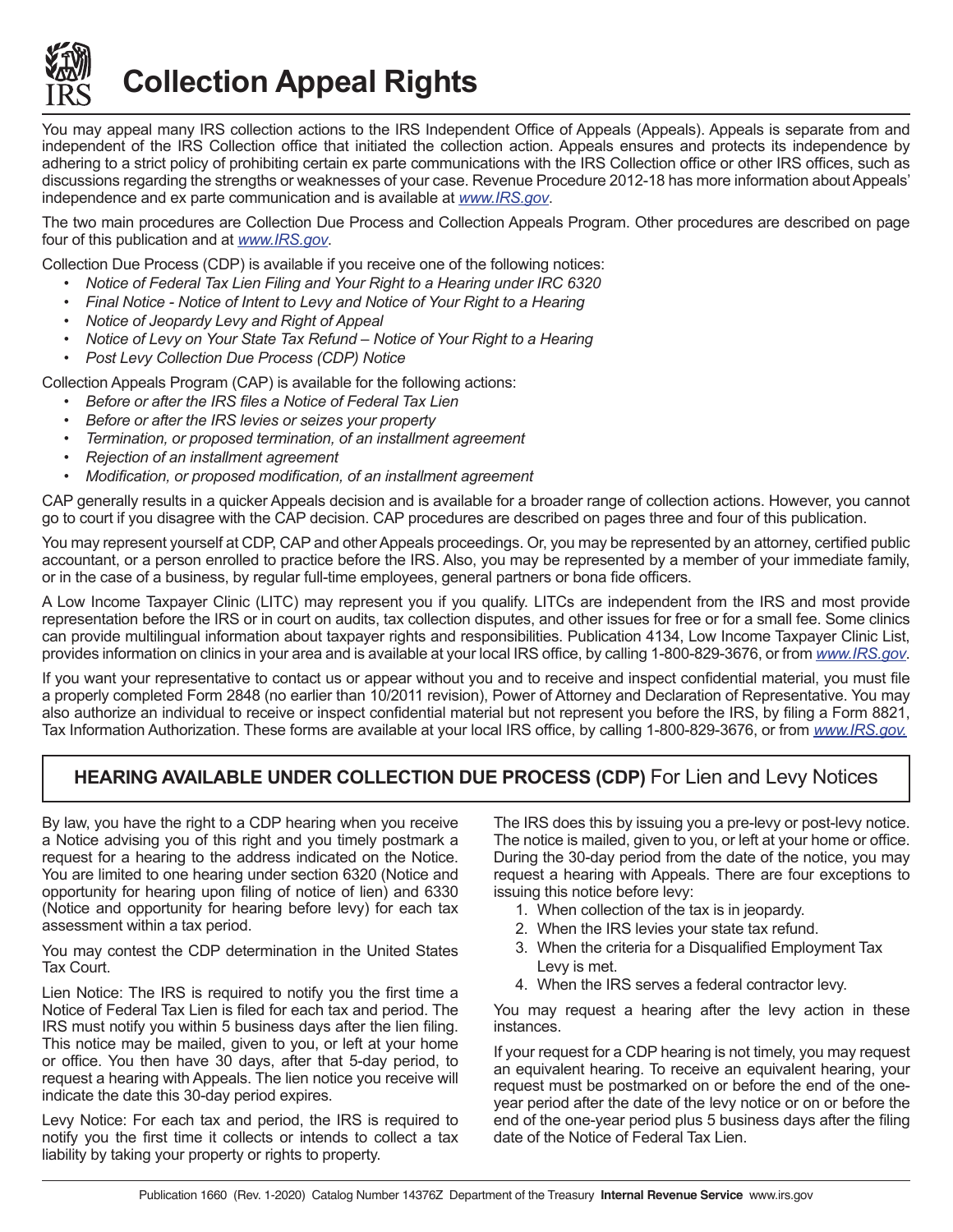## **How do you request a CDP or equivalent hearing with the IRS Independent Office of Appeals?**

Complete Form 12153, Request for a Collection Due Process or Equivalent Hearing, or other written request with the same information and send it to the address shown on your lien or levy notice. To request an equivalent hearing, you must check the Equivalent Hearing box on line 7 of Form 12153, or if you don't use Form 12153 write that you want an equivalent hearing if the CDP hearing request is late. If you received both a lien and a levy notice, you may appeal both actions by checking the boxes on line 6 of Form 12153 or if you don't use Form 12153, you may appeal both actions in one written request. You must identify your alternatives to, or your reasons for disagreeing with, the lien filing or the levy action. Alternatives or reasons for disagreeing may include:

- Collection alternatives such as installment agreement or offer in compromise.
- Subordination or discharge of lien.
- Withdrawal of Notice of Federal Tax Lien.
- Appropriate spousal defenses.
- The existence or amount of the tax, but only if you did not receive a notice of deficiency or did not otherwise have an opportunity to dispute the tax liability.
- Collection of the tax liability is causing or will cause an economic or other hardship.

**Note:** You may not raise an issue that was raised and considered at a prior administrative or judicial hearing, if you, or your representative, participated meaningfully in the prior hearing or proceeding. Also, you may not challenge the existence or amount of an assessment made based on court ordered restitution.

Form 12153 is available at your local IRS Office, by calling 1-800-829-3676, or from www.IRS.gov. Include a copy of your lien and/or levy notice. List all taxes and tax periods included on the notice you received for which you are requesting a hearing. You are entitled to only one hearing relating to a lien notice and one hearing relating to a levy notice, for each taxable period. In general, the IRS will deny a hearing request that only raises issues identified by the IRS as frivolous or that are made solely to delay or impede collection. For a nonexclusive listing of issues identified by the IRS as frivolous, see "The Truth About Frivolous Tax Arguments" on *<www.IRS.gov>.*

To preserve your right to go to court, you must request a CDP hearing within the time period provided by law. Your request for a CDP hearing must be sent to the address on the lien or levy notice and postmarked on or before the date shown in the lien notice or on or before the 30th day after the date of the levy notice.

Before you formally appeal a lien or levy notice by sending us Form 12153, you may be able to work out a solution with the Collection office that sent the notice. To do so, call the telephone number on the lien or levy notice and explain to the IRS employee listed on the notice or other representative why you disagree with the action.

If a telephone number is not shown on the notice, you can call 1-800-829-1040. This contact, however, does NOT extend the 30-day period to make a written request for a CDP hearing.

## **What will happen when you request a CDP or equivalent hearing with the IRS Independent Office of Appeals?**

After you request a hearing, you may still discuss your concerns with the Collection office that sent the lien or levy notice. If you are able to resolve the issues with that office, you may withdraw your request for a hearing. If you are unable to, or do not choose to, resolve the issues with the Collection office, your case will be forwarded immediately to Appeals.

Appeals will contact you to schedule a conference. Your conference may be held by telephone, correspondence, or, if you qualify, in a face-to-face conference at the Appeals office closest to your home, school or place of business. To qualify for a face-to-face conference, you must not raise any issues that are deemed as frivolous or made with a desire solely to delay or impede collection. If you are proposing a collection alternative, it may be necessary for you to submit financial information or tax returns. Generally, the IRS Independent Office of Appeals will ask the Collection Function to review, verify and provide their opinion on any new information you submit. We will share their comments with you and give you the opportunity to respond. If you request a face-to-face hearing, the Appeals Officer will notify you by letter if you need to take steps to qualify for a faceto-face conference.

Unless one of the exceptions in section 6330(f) applies, for Jeopardy situations, State Income Tax levies, Federal Contractor levies or Disqualified Employment Tax levies, levy action is not permitted for the subject tax and periods during the 30 days after the levy notice and during the timely requested CDP hearing process. Normally, there will be no levy action during the period you have to request a hearing from a lien notice and during the related CDP hearing process.

If your request for a CDP hearing is timely, the 10-year period the IRS has to collect your taxes will be suspended until the date Appeals' determination becomes final or you withdraw your request for a hearing in writing.

At the conclusion of the CDP hearing, Appeals will issue a determination letter unless you have withdrawn your hearing request. If you don't agree with Appeals' determination, you may request judicial review of the determination by petitioning the United States Tax Court within the time period provided for in the Appeals' determination letter. You may not be able to raise issues in the Tax Court if you do not raise them during the Appeals hearing, and the Tax Court may limit the evidence you can present to the evidence you submitted to Appeals during the hearing. You should, therefore, raise all issues and present all evidence during the Appeals hearing, in order to preserve your rights to raise issues and have evidence considered in subsequent court proceedings.

Appeals will retain jurisdiction over its determination. You may return to Appeals if you believe that the Collection function did not carry out Appeals' determination as it was stated or if there is a change in your circumstances that affects Appeals' determination. However, you must first try to work with Collection to resolve the problem.

If your request for a CDP hearing is not timely and you request an equivalent hearing, the law does not prohibit levy and the collection statute is not suspended. Furthermore, you cannot go to court if you disagree with Appeals' decision.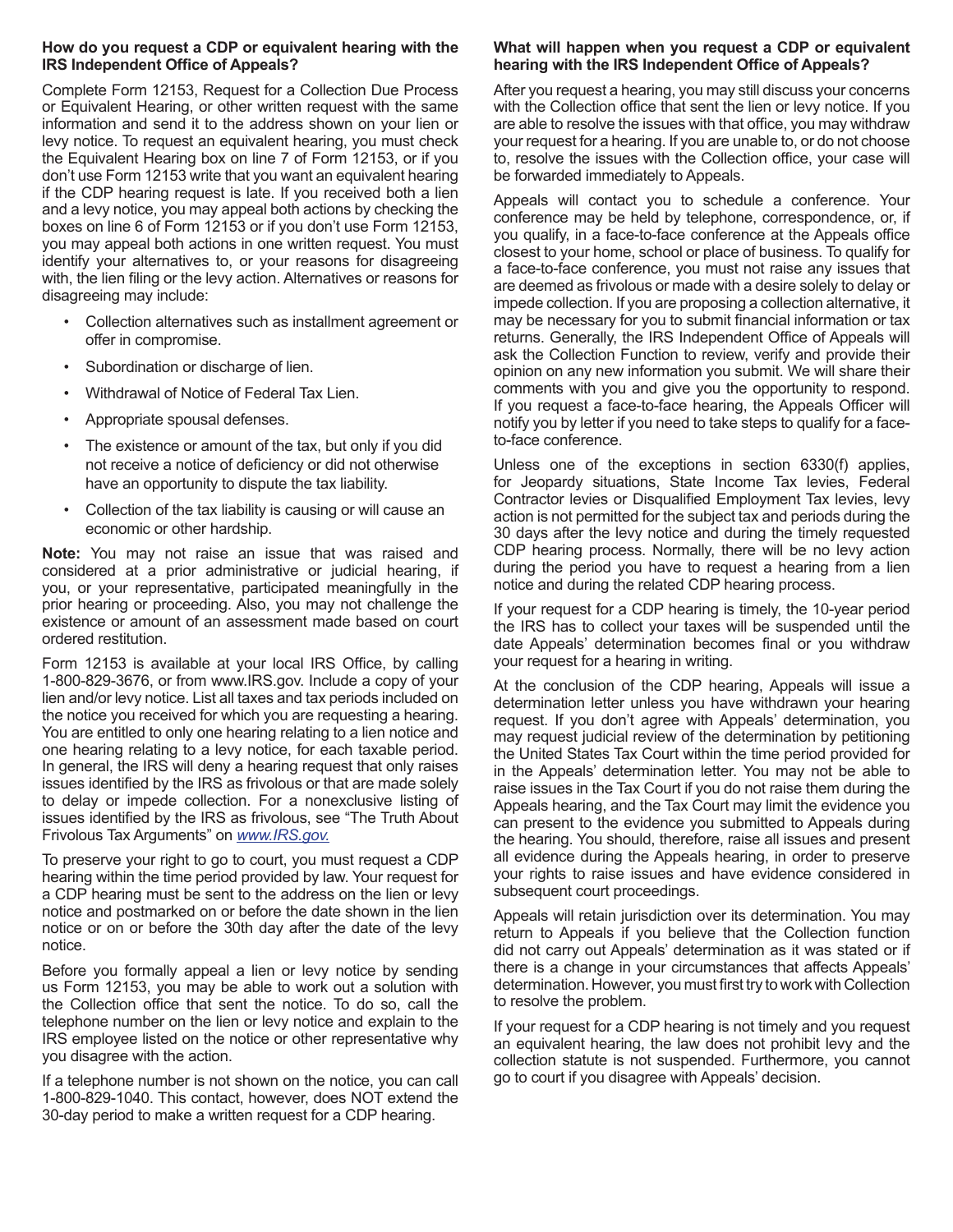# **HEARING AVAILABLE UNDER COLLECTION APPEALS PROGRAM (CAP)** For Liens, Levies, Seizures and Installment Agreements

The CAP procedure is available under more circumstances than Collection Due Process (CDP). Unlike CDP, you may not challenge in CAP the existence or amount of your tax liability. You also cannot proceed to court if you don't agree with Appeals' decision in your CAP case. Collection actions you may appeal under CAP are:

**Notice of Federal Tax Lien**. You may appeal the proposed filing of a Notice of Federal Tax Lien (NFTL) or the actual filing of an NFTL at the first and each subsequent filing of the NFTL. You may also appeal denied requests to withdraw a NFTL, and denied discharges, subordinations, and non-attachments of a lien.

Third parties may file a CAP appeal regarding the filing of a notice of lien against alter ego or nominee property. There are no CDP rights available for persons determined to be nominees or alter egos. Persons assessed as transferees under Internal Revenue Code (IRC) Section 6901, however, are entitled to CDP rights.

**Notice of Levy.** You may appeal before or after the IRS places a levy on your wages, bank account or other property. Once the levy proceeds have been sent to the IRS, you may also appeal the denial by the IRS of your request to have levied property returned to you. Please note that a request to return levy proceeds must be made within 9 months from the date of such levy if it was made on or before March 22, 2017. If the levy was made on or after March 23, 2017, your request must be made within 2 years from the date of such levy. See IRC Section 6343(d). You may also have additional CDP appeal rights. See the preceding information regarding Hearing Available under Collection Due Process.

**Seizure of Property.** You may appeal before or after the IRS makes a seizure but before the property is sold.

**Rejection, Modification or Termination of Installment Agreement.** You may appeal when the IRS rejects your request for an installment agreement. You may also appeal when the IRS proposes to terminate or terminates your installment agreement.

In addition, you may also appeal when the IRS proposes to modify or modifies your installment agreement.

**Wrongful Levy.** If you are not liable for tax and the IRS has levied or seized property that you believe belongs to you or in which you have an interest superior to the IRS, you may appeal the denial by the IRS of your request to release the levy or seizure, or return the property or its value. Please note that a request to the IRS to return wrongfully levied property must be in writing, filed within 9 months of the levy or seizure if it was made on or before March 22, 2017, and must satisfy certain requirements. If the levy or seizure was made on or after March 23, 2017, your request must be made within 2 years from the date of the levy or seizure. See Publication 4528, Making an Administrative Wrongful Levy Claim Under Internal Revenue Code (IRC) Section 6343(b).

## **How do you appeal a lien or levy action if your only collection contact has been a notice or telephone call?**

1. Call the IRS at the telephone number shown on your notice or identified by the IRS employee in a prior telephone contact. Be prepared to explain which action(s) you disagree with and why you disagree. You must also offer a solution to your tax problem.

- 2. If you can't reach an agreement with the employee, tell the employee that you want to appeal his or her decision. The employee must honor your request and will refer you to a manager. The manager will either speak with you then or will return your call within 24 hours.
- 3. Explain to the manager which action(s) you disagree with and why. The manager will make a decision on the case. If you don't agree with the manager's decision, your case will be forwarded to Appeals for review. You do not have to submit the appeal request in writing.

# **How do you appeal a lien, levy or seizure action if you have been contacted by a Revenue Officer?**

- 1. If you disagree with the decision of the Revenue Officer, you must first request a conference with the Collection manager.
- 2. If you do not resolve your disagreement with the Collection manager, you may submit a written request for Appeals consideration, preferably by completing Form 9423, Collection Appeal Request. This form is available at your local IRS office, by calling 1-800-829-3676, or from *<www.IRS.gov>*. Check the action(s) you disagree with and explain why you disagree. You must also offer a solution to resolve your tax problem.
- 3. Submit the Form 9423 to that Collection office.
- 4. If you request an appeal after the IRS makes a seizure, you must appeal to the Collection manager within 10 business days after the Notice of Seizure is given to you or left at your home or business.
- 5. You should let the Revenue Officer or manager know within 2 business days after your conference with the Collection manager if you want to appeal under CAP or the IRS will resume collection action. Your Form 9423 must be postmarked within 3 business days after the date of your conference with the Collection manager in order to prevent the resumption of collection action.
- 6. If you request a conference and are not contacted by a manager or his/her designee within two (2) business days of making the request, you can contact Collection again or submit Form 9423. If you submit Form 9423, note the date of your request for a conference in Block 15 and indicate that you were not contacted by a manager. The Form 9423 should be received or postmarked within four (4) business days of your request for a conference as collection action may resume.

How do you appeal the denial by the IRS of your request to release or return levied or seized property, if you believed the property was wrongfully levied or seized?

- 1. If you do not agree with the denial of the request to release or return wrongfully levied/seized property or its value, you must first request a conference with the manager of the Advisory Group denying your request.
- 2. Call the telephone number on the letter denying your request and explain that you want a conference with the Advisory Group manager.
- 3. If you do not resolve your disagreement with the Advisory Group manager, you must submit a written request for Appeals consideration, preferably on Form 9423, Collection Appeal Request.